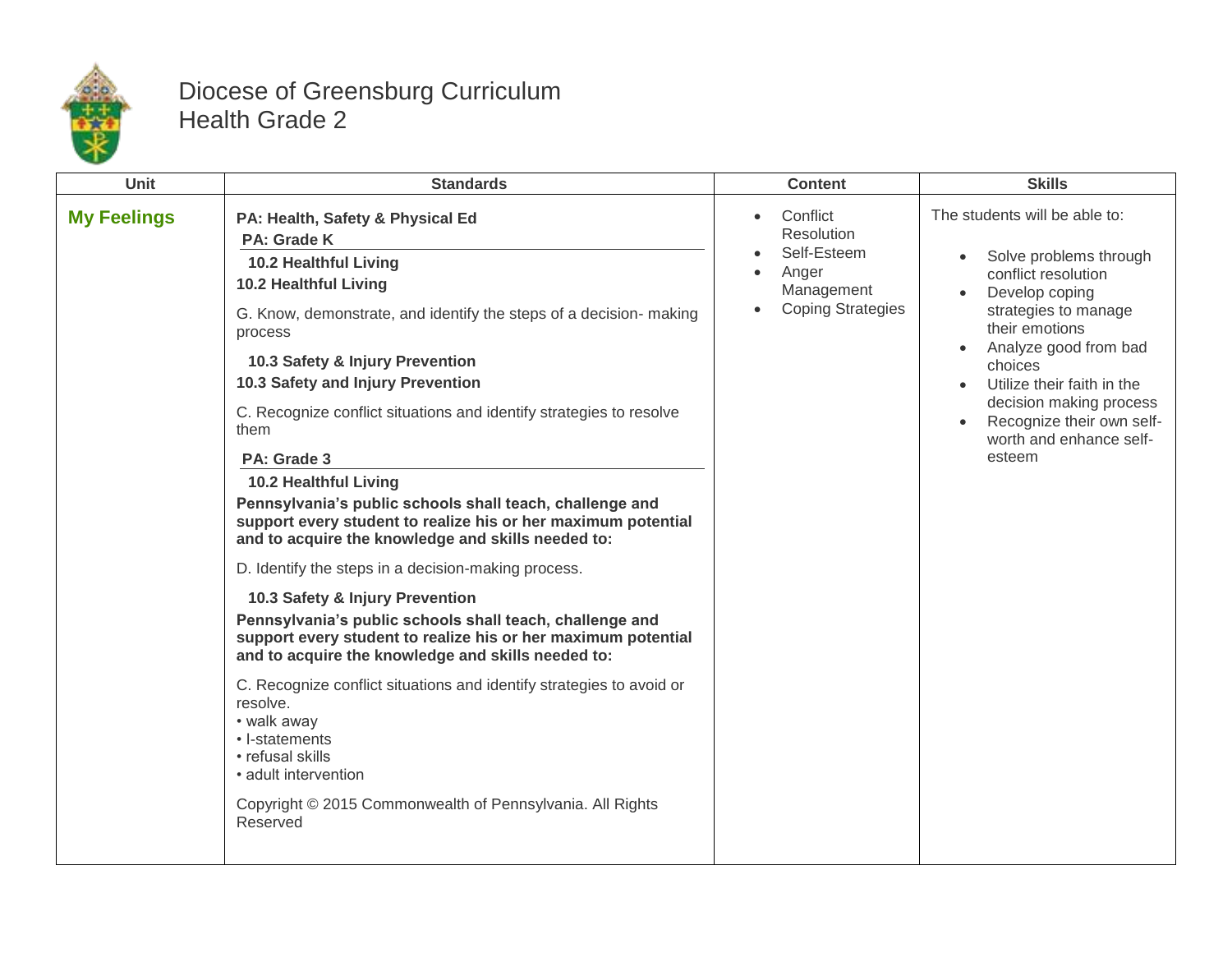| <b>Unit</b>         | <b>Standards</b>                                                                                                                                                                                                                                                                                                                                                                                                                                                                                                                                                                                                                                                                                                                                                                                                                                                                                                             | <b>Content</b>                                                                                                        | <b>Skills</b>                                                                                                                                                                                                                              |
|---------------------|------------------------------------------------------------------------------------------------------------------------------------------------------------------------------------------------------------------------------------------------------------------------------------------------------------------------------------------------------------------------------------------------------------------------------------------------------------------------------------------------------------------------------------------------------------------------------------------------------------------------------------------------------------------------------------------------------------------------------------------------------------------------------------------------------------------------------------------------------------------------------------------------------------------------------|-----------------------------------------------------------------------------------------------------------------------|--------------------------------------------------------------------------------------------------------------------------------------------------------------------------------------------------------------------------------------------|
| <b>Nutrition</b>    | PA: Health, Safety & Physical Ed<br>PA: Grade K<br>10.1 Concepts of Health<br>10.1 Concepts of Health<br>D. Describe why the body needs food<br>E. Recognize that there are a variety of foods that can be grouped<br>F. Develop an understanding of the importance of eating healthy<br>and the role of food in keeping the body healthy<br>G. Develop an understanding of the importance of drinking water to<br>keep the body healthy<br>PA: Grade 3<br><b>10.1 Concepts of Health</b><br>Pennsylvania's public schools shall teach, challenge and<br>support every student to realize his or her maximum potential<br>and to acquire the knowledge and skills needed to:<br>C. Explain the role of the food guide pyramid in helping people eat<br>a healthy diet.<br>• food groups<br>• number of servings<br>• variety of food<br>• nutrients<br>Copyright © 2015 Commonwealth of Pennsylvania. All Rights<br>Reserved | <b>Nutrition</b><br>Diet<br>My Food Plate<br>Food Groups<br><b>Nutrients</b>                                          | The students will be able to:<br>Compare and contrast<br>$\bullet$<br>healthy and unhealthy<br>food choices<br>Illustrate My Food Plate.<br>$\bullet$<br>Investigate and<br>$\bullet$<br>summarize the<br>information on product<br>labels |
|                     |                                                                                                                                                                                                                                                                                                                                                                                                                                                                                                                                                                                                                                                                                                                                                                                                                                                                                                                              |                                                                                                                       |                                                                                                                                                                                                                                            |
| <b>Staying Well</b> | PA: Health, Safety & Physical Ed<br><b>PA: Grade K</b><br>10.2 Healthful Living<br><b>10.2 Healthful Living</b><br>A. Know the relationship between personal health practices and<br>being healthy<br>C. Know and use personal health practices                                                                                                                                                                                                                                                                                                                                                                                                                                                                                                                                                                                                                                                                              | <b>Germ Awareness</b><br><b>Cleanliness</b><br>Grooming<br>Communicable<br>disease<br>Non-<br>communicable<br>disease | The students will be able to:<br>Define and prevent the<br>$\bullet$<br>spread of germs<br>Develop and understand<br>$\bullet$<br>the importance of<br>cleanliness<br>Apply good grooming<br>$\bullet$<br>skills                           |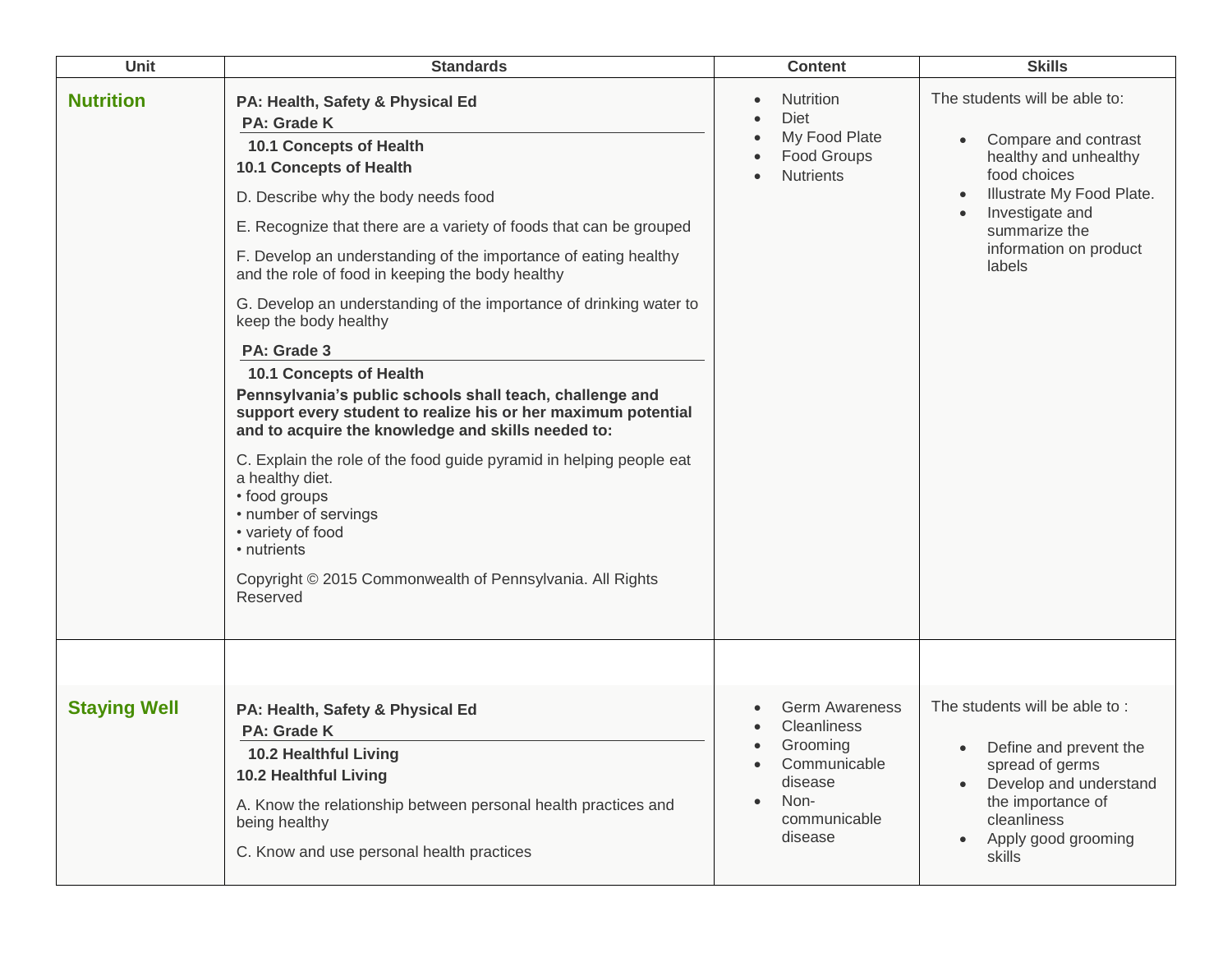| Unit                                                     | <b>Standards</b>                                                                                                                                                                                                                                                                                                                                                                                                                                                                                                                                                                                                                                                                                                                                                                                                                                                                                                                                            | <b>Content</b>                                                                                                                                                                                                                                                        | <b>Skills</b>                                                                                                                                                                                                                                                                                                                                                                         |
|----------------------------------------------------------|-------------------------------------------------------------------------------------------------------------------------------------------------------------------------------------------------------------------------------------------------------------------------------------------------------------------------------------------------------------------------------------------------------------------------------------------------------------------------------------------------------------------------------------------------------------------------------------------------------------------------------------------------------------------------------------------------------------------------------------------------------------------------------------------------------------------------------------------------------------------------------------------------------------------------------------------------------------|-----------------------------------------------------------------------------------------------------------------------------------------------------------------------------------------------------------------------------------------------------------------------|---------------------------------------------------------------------------------------------------------------------------------------------------------------------------------------------------------------------------------------------------------------------------------------------------------------------------------------------------------------------------------------|
|                                                          | E. Identify common health related signs, symbols, and products<br>that help keep the body healthy<br>PA: Grade 3<br>10.2 Healthful Living<br>Pennsylvania's public schools shall teach, challenge and<br>support every student to realize his or her maximum potential<br>and to acquire the knowledge and skills needed to:<br>A. Identify personal hygiene practices that promote health and<br>prevent the spread of disease.<br>Copyright © 2015 Commonwealth of Pennsylvania. All Rights<br>Reserved                                                                                                                                                                                                                                                                                                                                                                                                                                                   |                                                                                                                                                                                                                                                                       | Develop good dental<br>$\bullet$<br>health practices<br>Ways to protect the body<br>from diseases                                                                                                                                                                                                                                                                                     |
| <b>Staying</b><br><b>Safe/Safe</b><br><b>Environment</b> | PA: Health, Safety & Physical Education (2002)<br>PA: Grade K<br>10.2 Healthful Living<br>10.2 Healthful Living<br>D. Identify people that help to keep us healthy and safe<br>F. Know that what we hear and what we see affects our health and<br>safety<br>H. Identify things in the environment that can be harmful<br>10.3 Safety & Injury Prevention<br>10.3 Safety and Injury Prevention<br>A. Know and demonstrate the importance of rules to ensure safety<br>B. Recognize an emergency situation<br>PA: Grade 3<br>10.3 Safety & Injury Prevention<br>Pennsylvania's public schools shall teach, challenge and<br>support every student to realize his or her maximum potential<br>and to acquire the knowledge and skills needed to:<br>A. Recognize safe/unsafe practices in the home, school and<br>community. • general (e.g., fire, electrical, animals) • modes of<br>transportation (e.g., pedestrian, bicycle, vehicular) • outdoor (e.g., | Safety<br><b>Rules</b><br>Fire safety<br><b>Strangers</b><br>Secrets to keep<br>and Not to keep<br>Safety at school<br>Outdoor safety<br>$\bullet$<br>Car safety<br>$\bullet$<br>bike/skate safety<br>Animal safety<br>Injury<br>$\bullet$<br>prevention/first<br>aid | The students will be able to:<br>Understand the<br>importance of safety<br>rules<br>Demonstrate safety<br>$\bullet$<br>procedures<br>Compare and contrast<br>safe and unsafe<br>situations<br>Identify ways to react in<br>$\bullet$<br>emergency situations.<br>Identify secrets that can<br>be kept and that should<br>not be kept<br>Understand that an<br>unwanted touch is abuse |